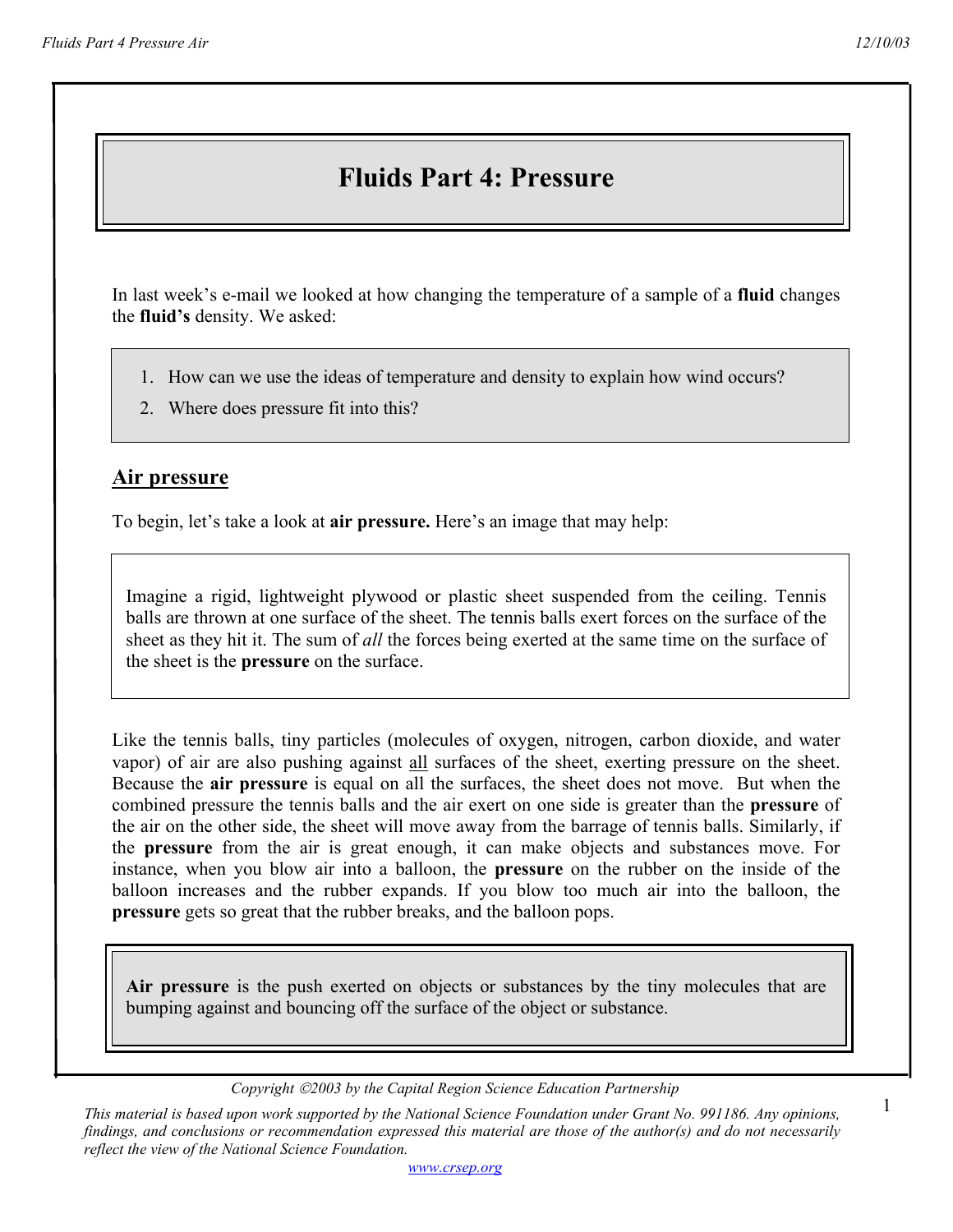How can we gauge the intensity of air pressure? (How hard are those tennis balls being thrown?) Here's a "thought experiment":

### **Air pressure experiment**

**You'll need:** 

- 2 large glass sides
- water

#### **Procedure:**

- 1. Wet both glass slides to ensure that all surfaces are flat (most glass has tiny flaws)
- 2. Place slides together, one on top of each other, on a tabletop.
- *3. Predict what will happen when you attempt to lift the top slide straight up off the bottom one.*

# **So what happens?**

No matter how hard you pull straight up, you will not be able to lift the top slide. That's because the **air pressure**, pushing in all directions, is 14.7 pounds per square inch at sea level. "The force on 1,000 square centimeters (a little larger than a square foot) is about a ton!"<sup>1</sup>

This sounds like an incredible force! How do we deal with it? We're so used to it, we don't even notice it unless we go far above or far below sea level. Remember, there is plenty of air inside our bodies as well, exerting pressure in all directions.

Here's an **air pressure** "thought experiment" that provides evidence of **air pressure** in multiple directions. You've likely already done this as a child, messing around with your food.



*Copyright 2003 by the Capital Region Science Education Partnership* 

*www.crsep.org*

*This material is based upon work supported by the National Science Foundation under Grant No. 991186. Any opinions, findings, and conclusions or recommendation expressed this material are those of the author(s) and do not necessarily reflect the view of the National Science Foundation.*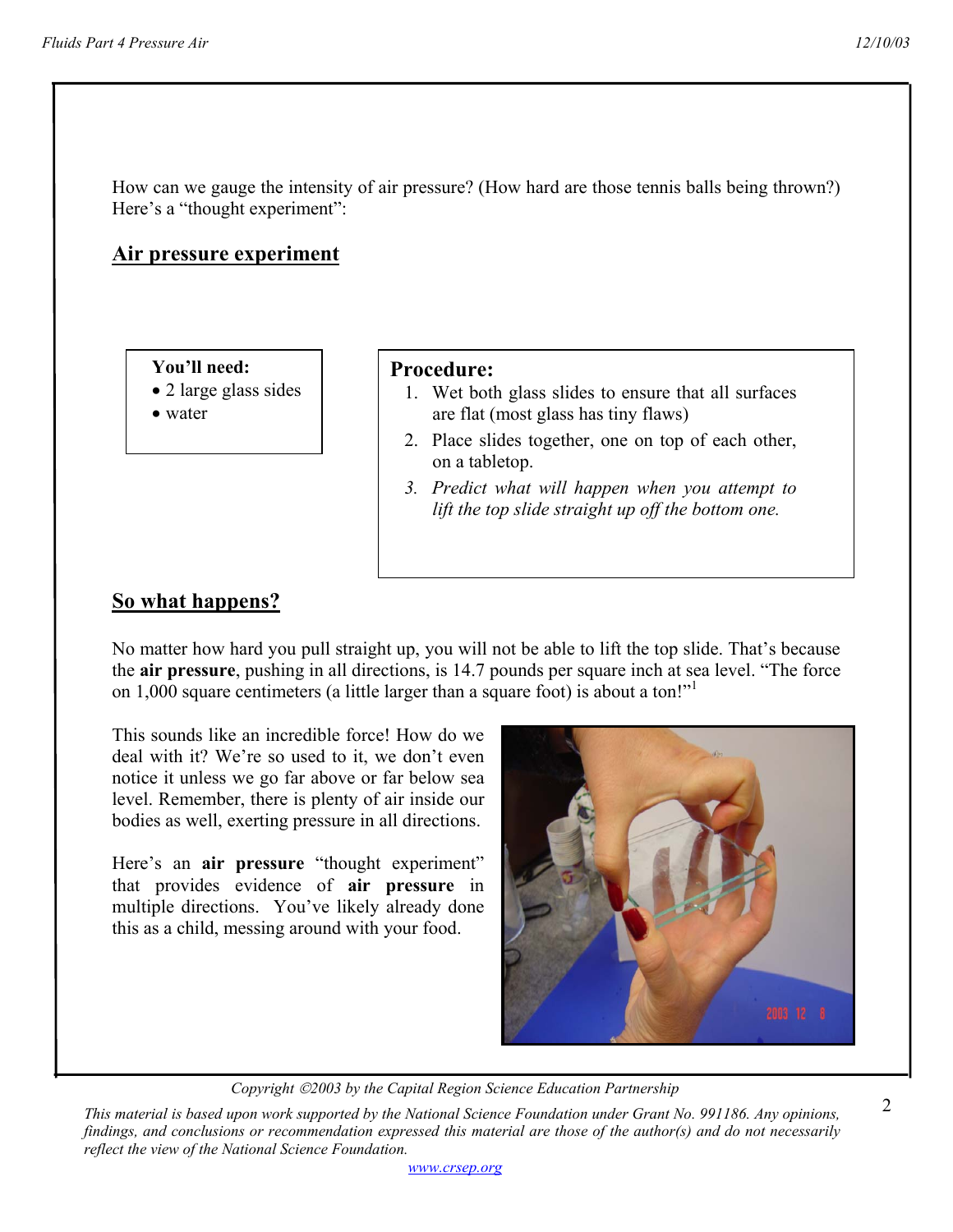# **The straw experiment**

#### **You'll need:**

- A clear straw or tube
- A small glass half filled with water

# **So what happens?**



When you have your finger over the straw, there is a lot of **air pressure** on the bowl of water, but only a tiny amount of air pressing down on the water inside the straw. Therefore, the water level of the liquid inside the straw does not move. When you remove your finger, however, you allow much more air to push down on the water inside, which makes the water move out of the straw and into the glass, causing the water level in the glass to rise. Depending upon the size of the glass and straw, it may be a small change, but it is perceptible.

(Remember messing around with this as a kid? Your students have most likely done this as well.)



*Copyright 2003 by the Capital Region Science Education Partnership* 

*This material is based upon work supported by the National Science Foundation under Grant No. 991186. Any opinions, findings, and conclusions or recommendation expressed this material are those of the author(s) and do not necessarily reflect the view of the National Science Foundation.* 

**Procedure:** 

- 1. Place the straw into the glass.
- 2. Suck the water about three-quarters of the way up the straw
- 3. Before removing your mouth from the straw, place your finger over the top of the straw. *What do you predict will happen to the level of the liquid inside the straw?*
- *4. What will happen when you remove your finger?*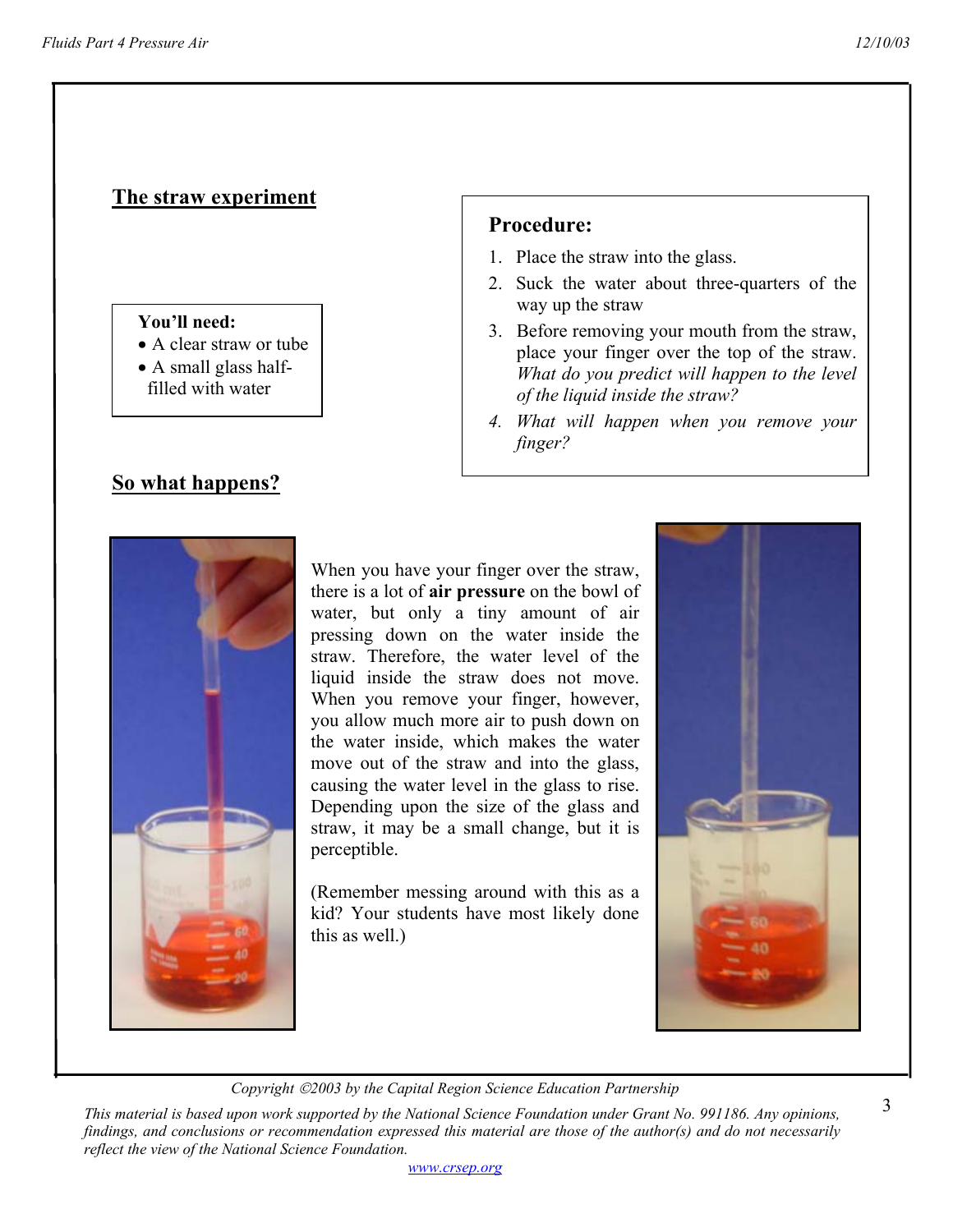### **Temperature, density, pressure, and wind**

Now let's connect last week's concepts of **fluid** temperature and density to **pressure**. How can we combine these ideas to help us teach about wind?

Remember last week when we mixed hot and cold water? We showed that when a **fluid** is cold it is denser than when that **fluid** is hot, and this leads to the movement of fluids. In this case, cold and hot air react the same as cold and hot water; this contributes to the air movement known as wind:

"The atmosphere is composed of air which, in turn, is made up of tiny particles of different gases, nitrogen, carbon dioxide, water vapor and oxygen. The Sun shines on our atmosphere all of the time. But, it heats the surface of the Earth unevenly, so that in some places it is warm while in other places it is cold. As air gets warmer, its particles speed up and the distance between the particles is greater. The density of the air decreases as it warms and colder, less dense air around it slides under and pushes the warmer air up. Differential heating results in the motion of air masses called convection currents. The differential heating of the Earth's surface and the resulting convection is what causes wind on this planet."<sup>2</sup>

For students, the swaying tree branches, the feel of a breeze on their faces, the spinning motion of a stationary pinwheel are all examples of *evidence* of the existence of wind, but not an explanation of it. To fully understand wind, they need to realize the connection between temperature, density, and pressure of **fluids**.

### **Upcoming**

Next week we'll tie the **Fluids** series together by looking at liquids, gases **and** solids*.* 

*In the meantime, consider this; it's a fill-in-the blank item:* 

The two reoccurring themes for the **Fluids** series are:

- 1. Matter is made up of \_\_\_\_\_\_\_.
- 2. They are in

*Copyright 2003 by the Capital Region Science Education Partnership* 

*This material is based upon work supported by the National Science Foundation under Grant No. 991186. Any opinions, findings, and conclusions or recommendation expressed this material are those of the author(s) and do not necessarily reflect the view of the National Science Foundation.* 

*www.crsep.org*